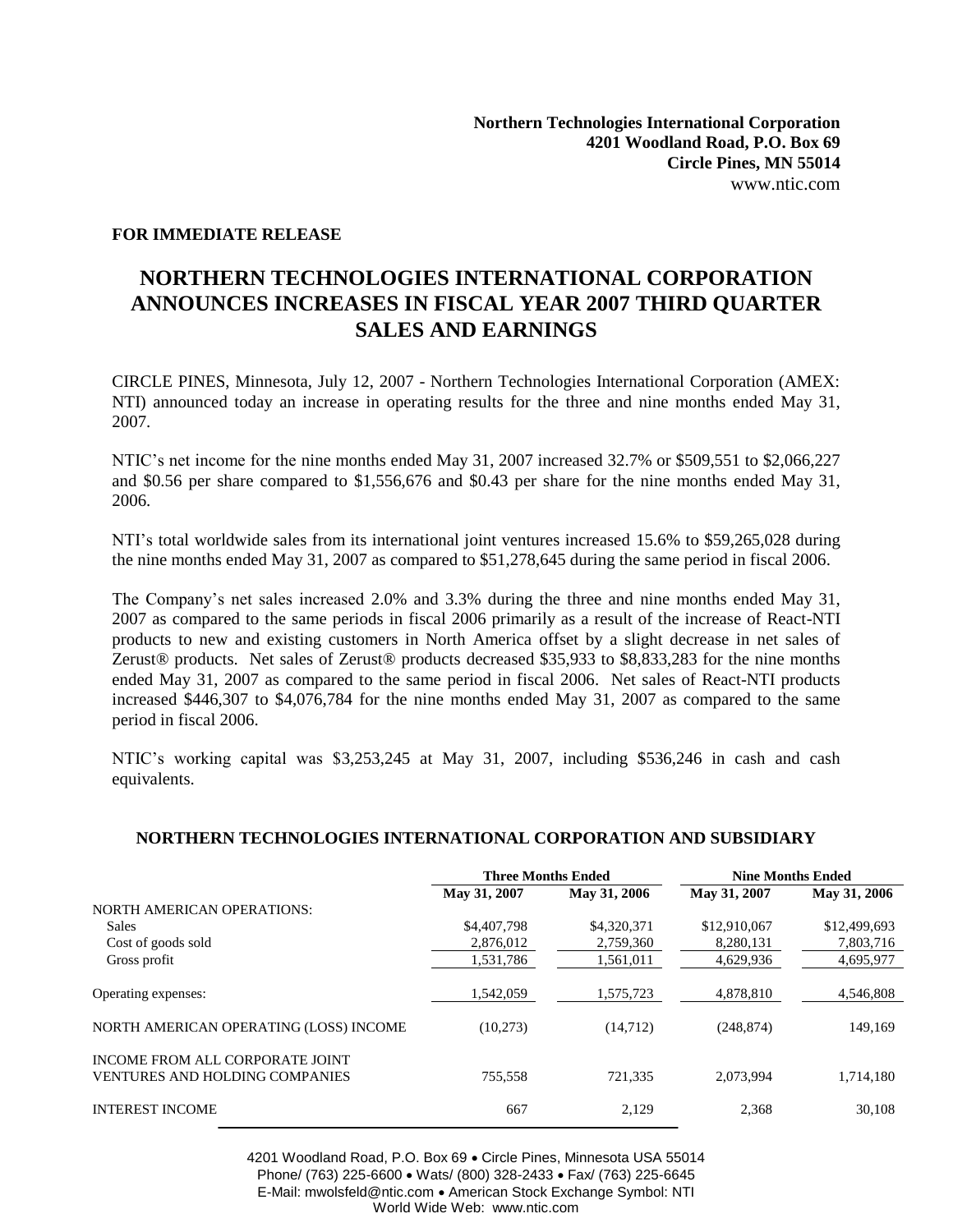| <b>INTEREST EXPENSE</b><br><b>OTHER INCOME</b>         | (41, 139)<br>6,281 | (19,886)  | (131,503)<br>14,655 | (55,392)    |
|--------------------------------------------------------|--------------------|-----------|---------------------|-------------|
| <b>GAIN ON SALE OF ASSETS</b>                          | 100                |           | 726,295             |             |
| MINORITY INTEREST INCOME (EXPENSE)                     | 7,606              | (903)     | 292                 | (8,389)     |
| INCOME BEFORE INCOME TAX EXPENSE                       | 718,800            | 687,963   | 2,437,227           | 1,829,676   |
| INCOME TAX EXPENSE (BENEFIT)                           | 91,000             | (30,000)  | 371,000             | 273,000     |
| <b>NET INCOME</b>                                      | \$627,800          | \$717,963 | \$2,066,227         | \$1,556,676 |
| NET INCOME PER COMMON SHARE:                           |                    |           |                     |             |
| Basic                                                  | \$0.17             | \$0.20    | \$0.56              | \$0.43      |
| Diluted                                                | \$0.17             | \$0.20    | \$0.56              | \$0.43      |
| WEIGHTED AVERAGE COMMON SHARES<br>ASSUMED OUTSTANDING: |                    |           |                     |             |
| Basic                                                  | 3,679,016          | 3,610,993 | 3,674,635           | 3,599,677   |
| Diluted                                                | 3,708,626          | 3,638,795 | 3,707,772           | 3,625,061   |

Composite financial information from the audited and unaudited financial statements of the Company's joint ventures carried on the equity basis is summarized as follows:

|                                                   | May 31,<br>2007 | August 31,<br>2006 |
|---------------------------------------------------|-----------------|--------------------|
| Current assets                                    | \$36,481,058    | \$33,954,156       |
| Total assets                                      | 42,967,257      | 39,030,247         |
| Current liabilities                               | 13,733,953      | 14,323,903         |
| Non-current liabilities                           | 3,522,544       | 1,496,557          |
| Joint ventures' equity                            | 25,710,645      | 23,209,788         |
| Northern Technologies International Corporation's |                 |                    |
| share of Corporate Joint Ventures' equity         | \$12,804,366    | \$10,772,102       |

|                                                            | Nine Months Ended |              |  |
|------------------------------------------------------------|-------------------|--------------|--|
|                                                            | May 31, 2007      | May 31, 2006 |  |
| Net sales                                                  | \$59,265,028      | \$51,278,645 |  |
| Gross profit                                               | 28,705,348        | 23,901,140   |  |
| Net income                                                 | 4,903,342         | 4,351,355    |  |
| Northern Technologies International Corporation's share of |                   |              |  |
| equity in income of Corporate Joint Ventures               | \$2,384,020       | \$2,117,612  |  |

## **About Northern Technologies International Corporation**

The Company focuses on developing, marketing and selling proprietary environmentally responsible materials science based products and technical services in over 50 countries worldwide via a network of joint ventures. In fiscal 2007, the Company's primary revenues derived from the sales of Zerust® rust and corrosion inhibiting packaging products and services to the automotive, electronics, electrical, mechanical, military and retail consumer markets. During this same period, the Company also received revenues from sales of proprietary new technologies including anti-abrasion ink additives, as well as biobased sintered metal mold release agents, bio-solvents, bio-emollients, bio-cleaners, bio-lubricants and